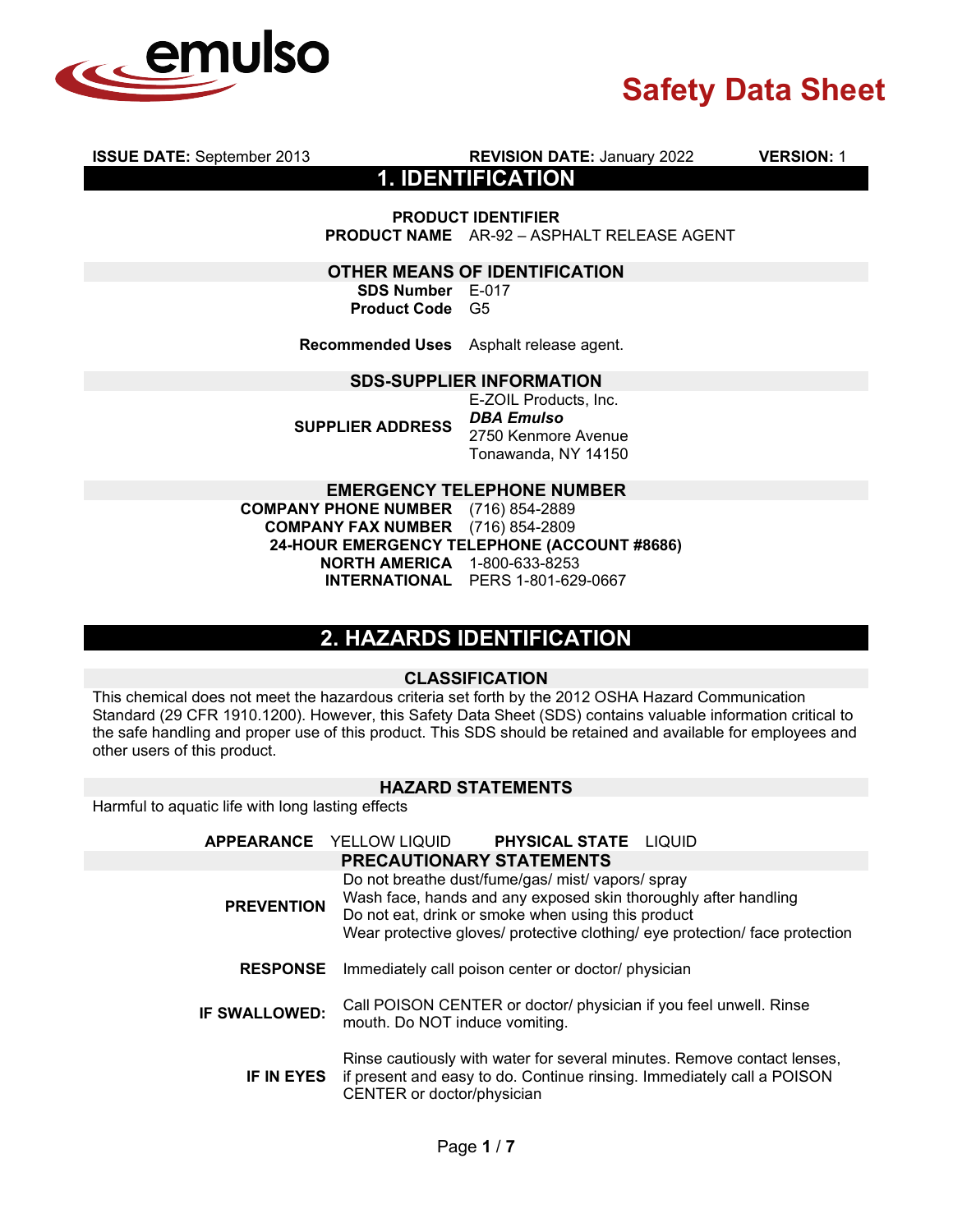

| <b>IF ON SKIN/HAIR</b>                                   | Immediately remove all contaminated clothing. Rinse skin with<br>water/shower Wash contaminated clothing before reuse.                       |
|----------------------------------------------------------|----------------------------------------------------------------------------------------------------------------------------------------------|
| <b>IF INHALED</b>                                        | Remove victim to fresh air and keep at rest in a position comfortable for<br>breathing Immediately call a POISON CENTER or doctor/physician. |
| <b>IF EXPOSED/CONCERNED</b>                              | Get medical advice/ attention.                                                                                                               |
|                                                          | <b>STORAGE</b> Store locked-up.                                                                                                              |
| <b>DISPOSAL</b>                                          | Dispose of contents/container to an approved waste disposal plant.                                                                           |
| <b>HAZARDS NOT OTHERWISE</b><br><b>CLASSIFIED (HNOC)</b> | N/A                                                                                                                                          |
| <b>OTHER INFORMATION</b>                                 | N/A                                                                                                                                          |

## **3. COMPOSITION/INFORMATION ON INGREDIENTS**

| <b>CHEMICAL NAME</b>              | <b>CAS NUMBER</b> | WEIGHT - %                                                                                                                                                                                 |
|-----------------------------------|-------------------|--------------------------------------------------------------------------------------------------------------------------------------------------------------------------------------------|
| Sodium dodecyl benzene sulphonate | 25155-30-0        | <10                                                                                                                                                                                        |
|                                   |                   | **If Chemical Name/CAS No is "proprietary" and/or Weight-% is listed as a range, the specific chemical identity<br>and/or percentage of composition has been withheld as a trade secret.** |

## **4. FIRST-AID MEASURES**

|                       | <b>DESCRIPTION OF FIRST AID MEASURES</b>                                                                                                                                         |
|-----------------------|----------------------------------------------------------------------------------------------------------------------------------------------------------------------------------|
| <b>GENERAL ADVICE</b> | Immediately call a POISON CENTER or doctor/physician.                                                                                                                            |
| <b>EYE CONTACT</b>    | Rinse cautiously with water for several minutes. Remove contact lenses, if<br>present and easy to do. Continue rinsing. Immediately call a poison center or<br>doctor/physician. |
| <b>SKIN CONTACT</b>   | Remove/ Take off immediately all contaminated clothing. Rinse skin with water/<br>shower. Wash contaminated clothing before reuse.                                               |
| <b>INHALATION</b>     | Remove person to fresh air and keep at rest in a position comfortable for<br>breathing.<br>Immediately call poison center or doctor/ physician.                                  |
| <b>INGESTION</b>      | Rinse mouth. Do NOT induce vomiting. Never give anything by mouth to an<br>unconscious person. Drink 1-2 glasses of water. Immediate medical attention is<br>required.           |
|                       |                                                                                                                                                                                  |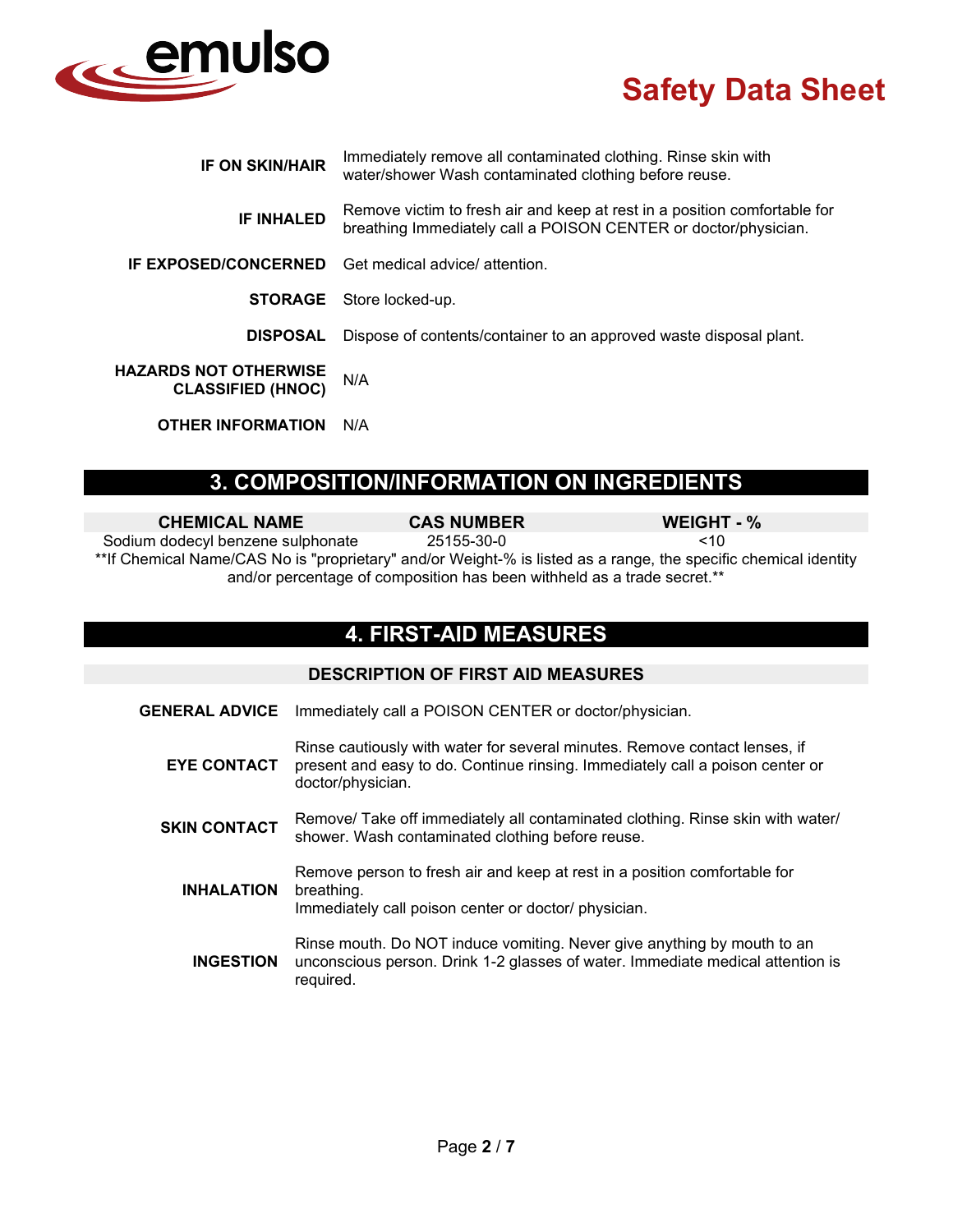

#### **POTENTIAL ACUTE HEALTH EFFECTS**

*Most important symptoms and effects, both acute and delayed*

**SYMPTOMS**

Exposed individuals may experience eye tearing, redness and discomfort. Contact will cause irritation and redness to be exposed areas. May cause irritation to the mucous membranes and upper respiratory tract. May cause gastrointestinal tract irritation, nausea, vomiting, and diarrhea.

**NOTES TO PHYSICIAN** Treat symptomatically

## **5. FIRE-FIGHTING MEASURES**

| <b>SUITABLE EXTINGUISHING MEDIA</b>           | Use extinguishing measures that are appropriate to local<br>circumstances and the surrounding environment. |
|-----------------------------------------------|------------------------------------------------------------------------------------------------------------|
| UNSUITABLE EXTINGUISHING MEDIA                | None known                                                                                                 |
| <b>SPECIFIC HAZARDS ARISING FROM CHEMICAL</b> | Not determined                                                                                             |

#### **PROTECTIVE EQUIPMENT AND PRECAUTIONS FOR FIRE-FIGHTERS**

As in any fire, wear self-contained breathing apparatus pressure-demand, MSHA/ NIOSH (approved and equivalent) and full protective gear.

## **6. ACCIDENTAL RELEASE MEASURES**

#### **PERSONAL PRECAUTIONS, PROTECTIVE EQUIPMENT AND EMERGENCY PROCEDURES**

**PERSONAL PRECAUTIONS** Use personal protective equipment as required. Spills may be slippery. **ENVIRONMENTAL PRECAUTIONS** See Section 12 for additional Ecological Information.

#### **METHODS AND MATERIALS FOR CONTAMINATION AND CLEAN-UP**

**CONTAMINATION** Prevent further leakage or spillage is safe to do so **CLEAN-UP** Keep in suitable, closed containers for disposal

## **7. HANDLING AND STORAGE**

#### **PRECAUTIONS FOR SAFE HANDLING**

**PROTECTIVE MEASURES** Handle in accordance with good industrial hygiene and safety practice. Wash thoroughly after handling. Do not breathe dust/fume/gas/mist/vapor/ spray. Do not eat, drink, or smoke when using this product. Use personal protection recommended in Section 8.

### **CONDITIONS FOR SAFE STORAGE (INCLUDING ANY INCOMPATIBILITIES)**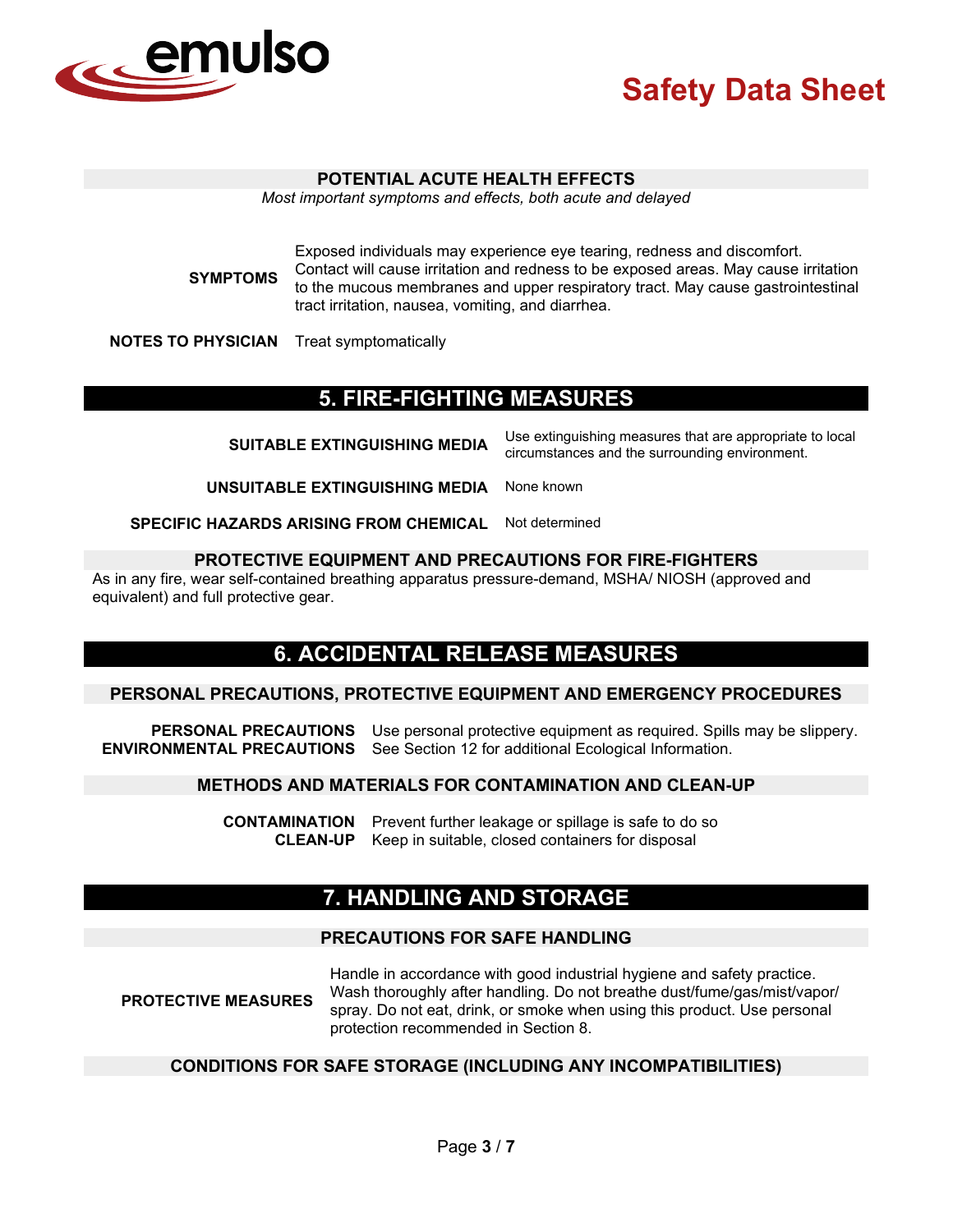

**STORAGE CONDITIONS**

Keep containers tightly closed in a dry, cool, and well-ventilated place. Store locked up. Protect from freezing. Do not store at temperatures above 120° F. Do not mix with other chemicals.

**INCOMPATIBLE MATERIALS** None known based on information supplied.

## **8. EXPOSURE CONTROLS/PERSONAL PROTECTION**

### **EXPOSURE GUIDELINES**

No exposure limits noted for ingredients.

#### **APPROPRIATE ENGENEERING CONTROLS**

**ENGINEERING CONTROLS** Apply technical measures to comply with the occupational exposure limits.

#### **INDIVIDUAL PROTECTION MEASURES**

**EYE/FACE PROTECTION** Refer to 29 CFR 1910.133 for eye and face protection regulations.<br>**SKIN/BODY PROTECTION** Refer to 29 CFR 1910.138 for appropriate skin and body protection Refer to 29 CFR 1910.138 for appropriate skin and body protection. **RESPIRATORY PROTECTION** Refer to 29 CFR 1910.134 for respiratory protection requirements. **GENERAL HYGIENE** Handle in accordance with good industrial hygiene and safety practice.

## **9. PHYSICAL AND CHEMICAL PROPERTIES**

| <b>PHYSICAL STATE</b>               | Liquid               |
|-------------------------------------|----------------------|
| <b>APPERANCE</b>                    | <b>Yellow Liquid</b> |
| <b>COLOR</b>                        | Yellow               |
| <b>ODOR</b>                         | Mild                 |
| <b>ODOR THRESHOLD</b>               | Not determined       |
| рH                                  | 7-8 $(22^{\circ}C)$  |
| <b>MELTING POINT/FREEZING POINT</b> | Not determined       |
| <b>BOILING POINT/BOILING RANGE</b>  | Not determined       |
| <b>FLASH POINT</b>                  | None                 |
| <b>EVAPORATION RATE</b>             | Not determined       |
| <b>FLAMMABILITY (SOLID, GAS)</b>    | Non-Flammable        |
| <b>UPPER FLAMMABILITY LIMITS</b>    | N/A                  |
| <b>LOWER FLAMMABILITY LIMITS</b>    | N/A                  |
| <b>VAPOR PRESSURE</b>               | Not determined       |
| <b>SPECIFIC GRAVITY</b>             | 1.03                 |
| <b>RELATIVE DENSITY</b>             | Not determined       |
| <b>WATER SOLUBILITY</b>             | 100% solubility      |
| <b>PARTITION COEFFICIENT</b>        | Not determined       |
| <b>N-OCTANOL/ WATER</b>             | Not determined       |
| <b>AUTO-IGNITION TEMPERATURE</b>    | N/A                  |
| <b>DECOMPOSITION TEMPERATURE</b>    | Not determined       |
| <b>VISCOSITY</b>                    | Not determined       |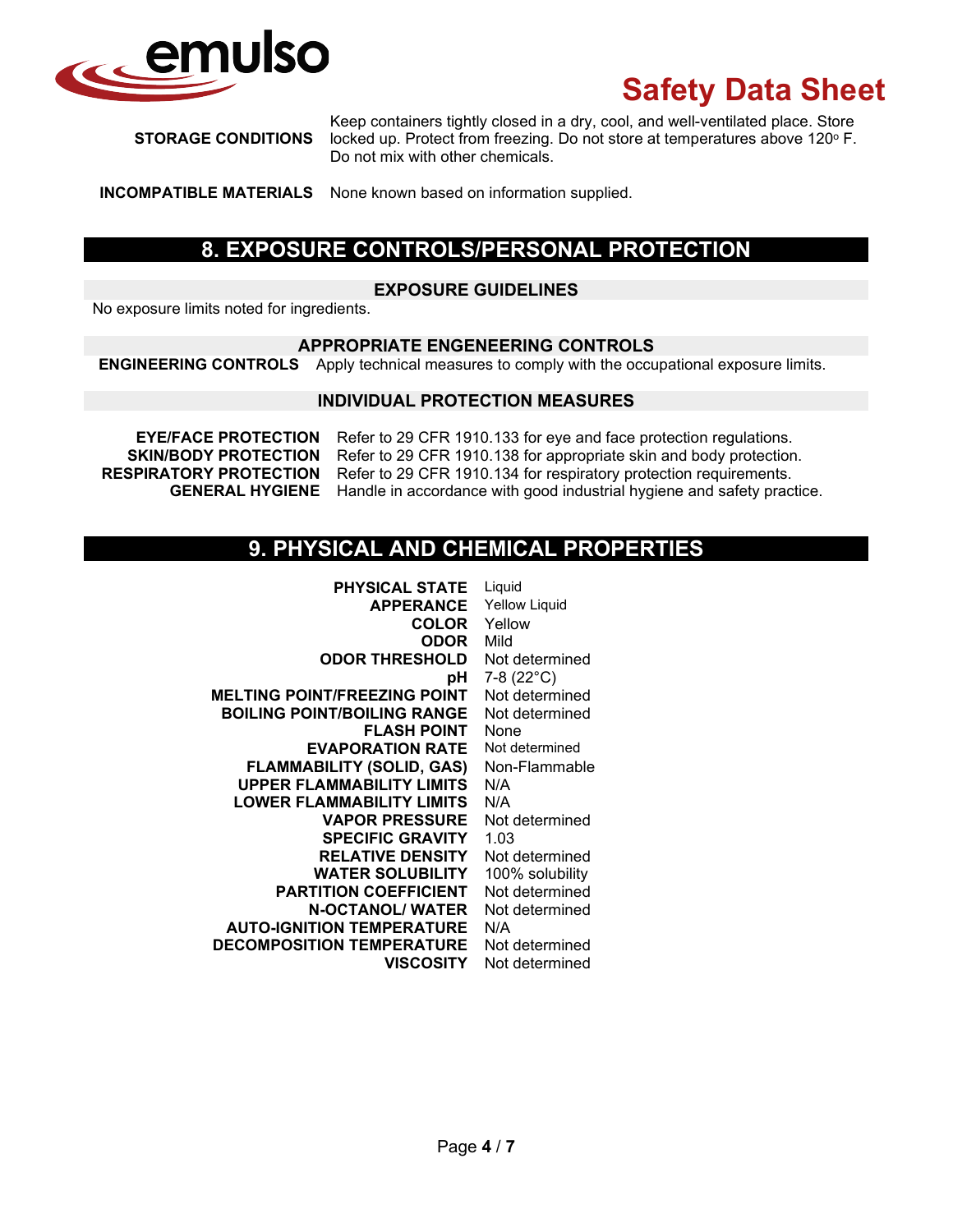

### **10. STABILITY AND REACTIVITY**

| <b>REACTIVITY</b>                                                          | Not reactive under normal conditions        |
|----------------------------------------------------------------------------|---------------------------------------------|
| <b>CHEMICAL STABILITY</b>                                                  | Stable under recommended storage conditions |
| POSSIBILITY OF HAZARDOUS REACTIONS                                         | None under normal processing                |
| <b>CONDITIONS TO AVOID</b>                                                 | Keep out of reach of children               |
| <b>INCOMPATIBLE MATERIALS</b>                                              | None known based on information supplied.   |
| HAZARDOUS DECOMPOSITION PRODUCTS None known based on information supplied. |                                             |

## **11. TOXICOLOGICAL INFORMATION**

*Information on likely routes of exposure.* **EYE CONTACT** Avoid contact with eyes. **SKIN CONTACT** Avoid contact with skin.<br>**INHALATION** Prolonged inhalation ma Prolonged inhalation may be harmful. **INGESTION** Do not ingest

#### **COMPONENT INFORMATION**

**SYMPTOMS** Please see section 4 of this SDS for symptoms.

**CARCINOGENICITY** This product does not contain any carcinogens or potential carcinogens as listed by OSHA, IARC, or NTP.

**NUMERICAL MEASURES OF TOXICITY-PRODUCT** Not determined.

# **12. ECOLOGICAL INFORMATION**<br>**ECOTOXICITY** None known based on i

**PERSISTENCE AND DEGRADABILITY BIOACCUMULATION** Not determined **OTHER ADVERSE EFFECTS** Not determined

None known based on information supplied.<br>Not applicable. **Not determined** 

## **13. DISPOSAL CONSIDERATIONS**

#### **WASTE TREATMENT METHODS**

**WASTE DISPOSAL** Disposal should be in accordance with applicable regional, national and local laws and regulations. **CONTAMINATED PACKAGING** Disposal should be in accordance with applicable regional, national and local laws and regulations.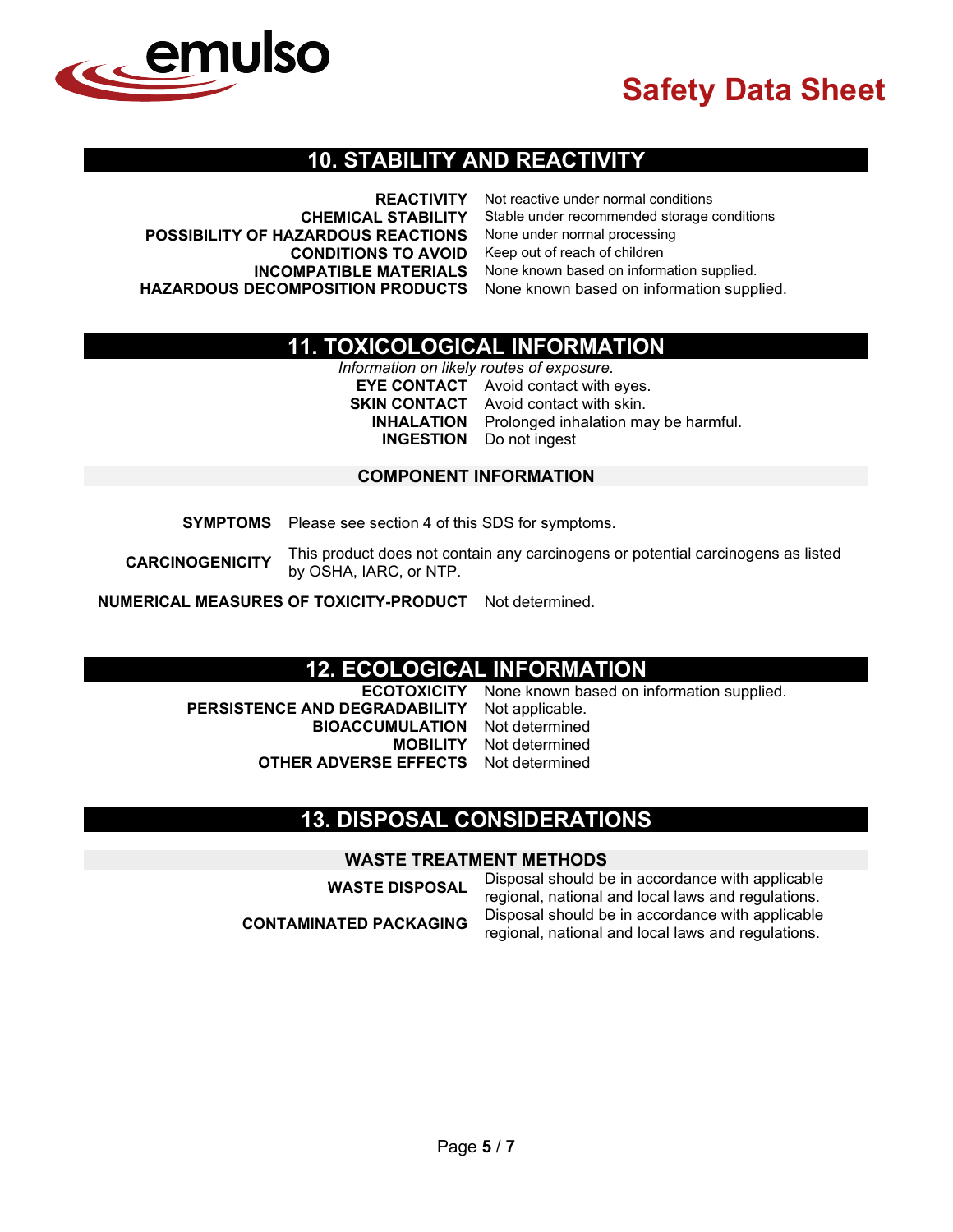

## **14. TRANSPORT INFORMATION**

**DOT**

Not regulated

**IATA**

Not regulated

#### **IMDG**

Not regulated

## **15. REGULATORY INFORMATION**

### **INTERNATIONAL INVENTORIES**

### **LEGEND**

|                 | <b>TSCA</b> United States Toxic Substances Control Act Section 8(B) Inventory    |
|-----------------|----------------------------------------------------------------------------------|
| <b>DSL/NDSL</b> | Canadian Domestic Substances List/Non-Domestic Substances List                   |
|                 | <b>EINECS/ELINCS</b> European Inventory of Existing/Notified Chemical Substances |
|                 | <b>ENCS</b> Japan Existing and New Chemical Substances                           |
|                 | <b>IECSC</b> China Inventory of Existing Chemical Substances                     |
| KECL            | Korean Existing and Evaluated Chemical Substances                                |
|                 | <b>PICCS</b> Philippines Inventory of Chemicals and Chemical Substances          |

## **U.S. FEDERAL REGULATIONS**

**All components are on the US EPA TSCA Inventory List.**

## **U.S. STATE REGULATIONS**

#### **U.S. STATE RIGHT-TO-KNOW REGULATIONS**

N/A

**CALIFORNIA PROPOSITION 65**

This product does not contain any Proposition 65 chemicals.

## **16. OTHER INFORMATION**

| <b>NFPA</b> | <b>HEALTH HAZARDS</b> | <b>FLAMMABILITY</b> | <b>INSTABILITY</b>      | <b>SPECIAL HAZARDS</b>     |
|-------------|-----------------------|---------------------|-------------------------|----------------------------|
|             | Not determined        | Non-flammable       | Not determined          | Not determined             |
|             |                       |                     |                         |                            |
|             |                       |                     |                         |                            |
| <b>HMIS</b> | <b>HEALTH HAZARDS</b> | <b>FLAMMABILITY</b> | <b>PHYSICAL HAZARDS</b> | <b>PERSONAL PROTECTION</b> |